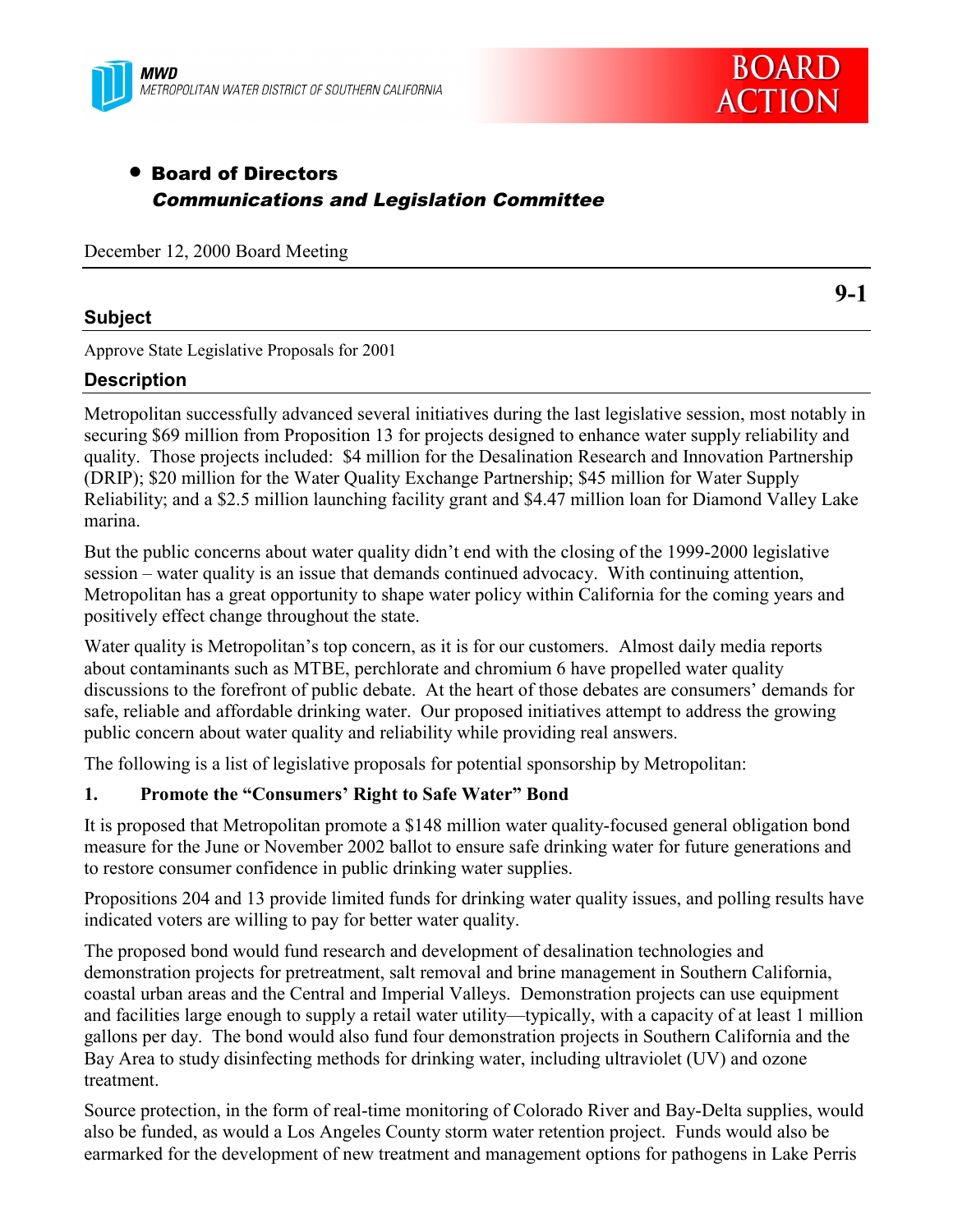and each of the following contaminants: petroleum products (MTBE, BTEX); NDMA; perchlorate; radionuclides (radon, uranium, and radium); pesticides and herbicides; and heavy metals (arsenic, mercury, and Chromium 6). Water quality exchange programs between Southern California and Central Valley agricultural interests would also be included in the proposed bond.

An allocation would also be made to the University of California to evaluate traditional treatment methods.

The availability of state bond funds can leverage federal funds and research and development funds from Research Foundations for financing water quality protection programs.

# **2. Require Urban Water Management Plans to include information about source Water quality and impacts to water management**

It is particularly important to educate decision-making bodies at all levels of government about the importance of water quality to effective water management throughout the state to further the economic health of California.

California law requires urban water suppliers to prepare Urban Water Management Plans (UWMP) every five years. However, statutory requirements for UWMPs fail to include information regarding quality of source supplies and how that quality affects water management strategies, reliability of supplies and potential for water reclamation.

It has been suggested that Metropolitan sponsor legislation to require that UWMPs include information on the water quality of source supplies and its relationship to water management strategies and supply reliability.

# 3. **Appropriate \$5 million from the general fund to evaluate centralized water treatment methods**

Only about one quarter of the consumers we serve in Southern California drink tap water exclusively; nearly 40% use bottled water and one-third use home treatment devices. Over the past few years, the number of consumers choosing alternatives to tap water has increased significantly. The primary reason our consumers are turning to alternatives to their tap water is taste and concerns about tap water's safety. There also appears to be a substantial willingness to pay for improved safety and taste, especially among specific ethnic groups.

Concurrently, water utilities are dealing with a significant number of new water quality issues such as arsenic, chromium 6, NDMA, bromate, disinfection byproducts, MTBE, radon, perchlorate, endocrine disrupters and other new issues that are certain to spring up over the next few years. We will also have to address the issue of aging infrastructure and pipelines. The net result is that we are at a crossroads as to how we can best provide the safe drinking water that our consumers want and at prices they can afford.

It has been proposed that Metropolitan sponsor legislation that would appropriate \$5 million from the State General Fund to the University of California (UC) for a two-year study to evaluate what is the best way to provide safer drinking water in the future. This stand-alone legislation would also be accompanied by a request for an appropriation from the state budget. The \$5 million evaluation program will also be included as a program within the water quality bond referenced above.

Options to be evaluated by UC include traditional centralized treatment and distribution of drinking water, bottled water and home treatment systems. UC would report its findings back to the Legislature, enabling subsequent policy decisions on how best to spend the billions of dollars needed to ensure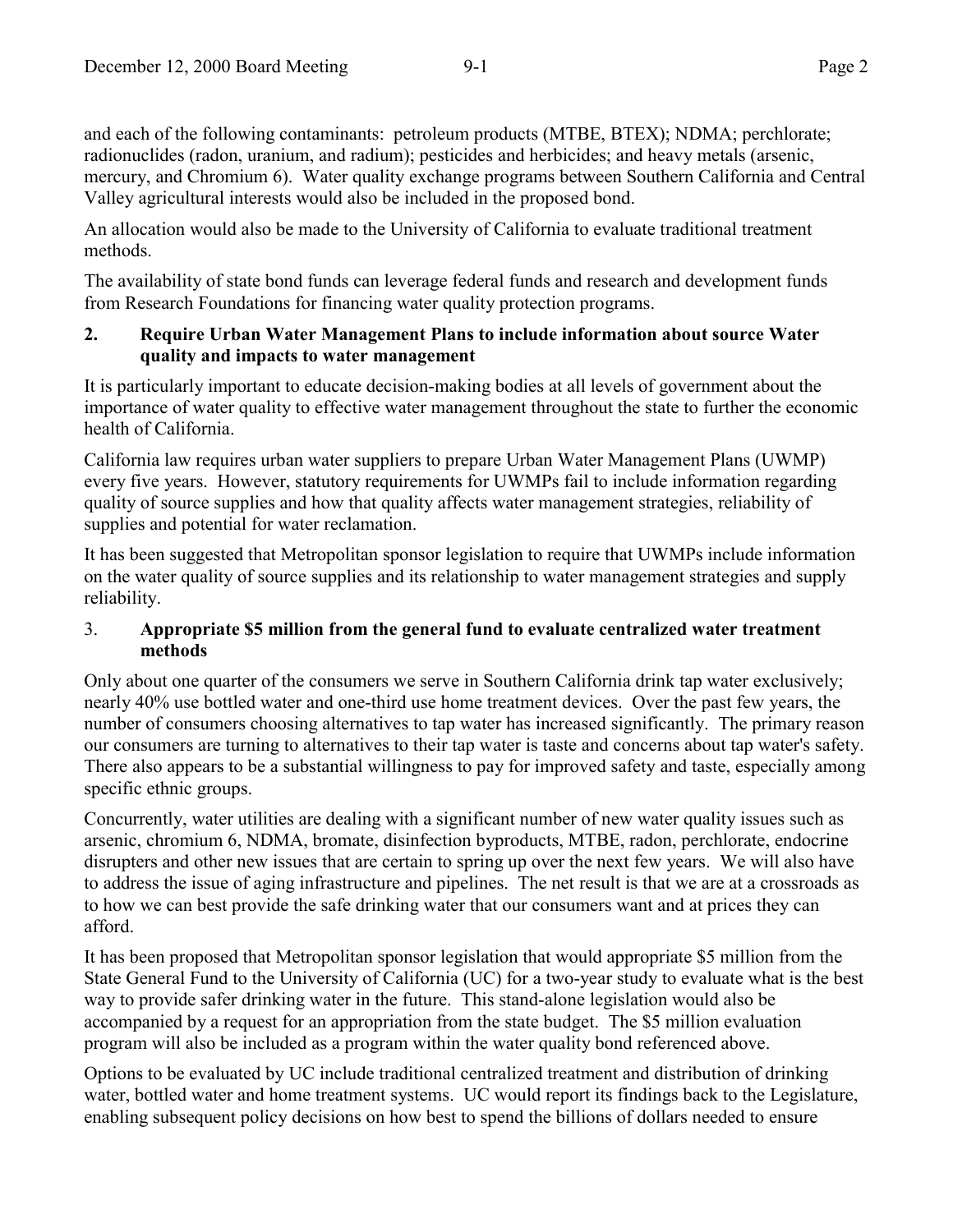drinking water quality in the future. Having UC perform the study guarantees that the results are beyond reproach and that the biases of the drinking water utilities, bottled water suppliers, and home treatment system manufacturers are screened out.

# **4. Appropriate \$350,000 in general fund revenue for resolution of water quality concerns at Lake Perris**

Lake Perris is a 130,000 acre-foot terminal reservoir on the State-owned State Water Project (SWP) system. The lake's primary purpose is water supply, with recreation and fish and wildlife secondary. Recreation at the lake was initially developed in the 1970s with body contact activities and boating as principle attractions. Recreation at Lake Perris generates over a million user-days each year and represents one-quarter of the total recreation at all SWP facilities. At the same time, contamination from recreation activities has constrained the usefulness of Lake Perris for water supply. The lake is contaminated by MTBE from power watercrafts leaking fuel, and from pathogens caused by body contact recreation.

A task force has been formed that includes Metropolitan and the State Departments of Water Resources; Parks and Recreation; Boating and Waterways; and Fish and Game. Over the next year, the task force will examine the conflicts between Lake Perris operations for water supply, recreation and fish and wildlife purposes and anticipate developing a reservoir-operating plan that will reconcile conflicting uses. It is expected that there will be cost implications associated with modification of recreation activities as an outcome of the task force that will need to be implemented by the State that would exceed state agency budget allocations.

It is proposed that Metropolitan sponsor legislation that would appropriate \$350,000 from the State General Fund to the Department of Parks and Recreation for financing investigations and solutions for MTBE contamination and pathogen risk in FY 2001-2002. A companion budget funding request would also be required.

# **5. Appropriate \$6 million in general fund revenue to encourage additional water conservation through financial incentives and better technology**

Water-use efficiency in Southern California significantly reduces the need for additional diversions from the Sacramento-San Joaquin Bay/Delta and the Colorado River.

Since the 1990s, urban water agencies have been aggressively pursuing conservation in the residential market. The water conservation community is now looking to focus its sights beyond the residential market to the commercial and industrial markets to reach anticipated future conservation goals. The objective is to encourage investments in conservation by commercial and industrial customers.

It has been suggested that Metropolitan seek state funding for research and development of new water conservation technologies. The \$6 million funding would be allocated among projects that would:

- Partnerships with universities to explore the feasibility and effectiveness of new landscape design and maintenance practices and to develop new low-water use plants;
- Pilot projects to determine waters savings from implementation of irrigation system technologies for large landscapes;
- Demonstration projects to install in new construction and analyze water savings from the gray water systems;
- Expand Metropolitan's Innovative Conservation Program (ICP), which was created to test and evaluate new and innovative water conservation technologies; and